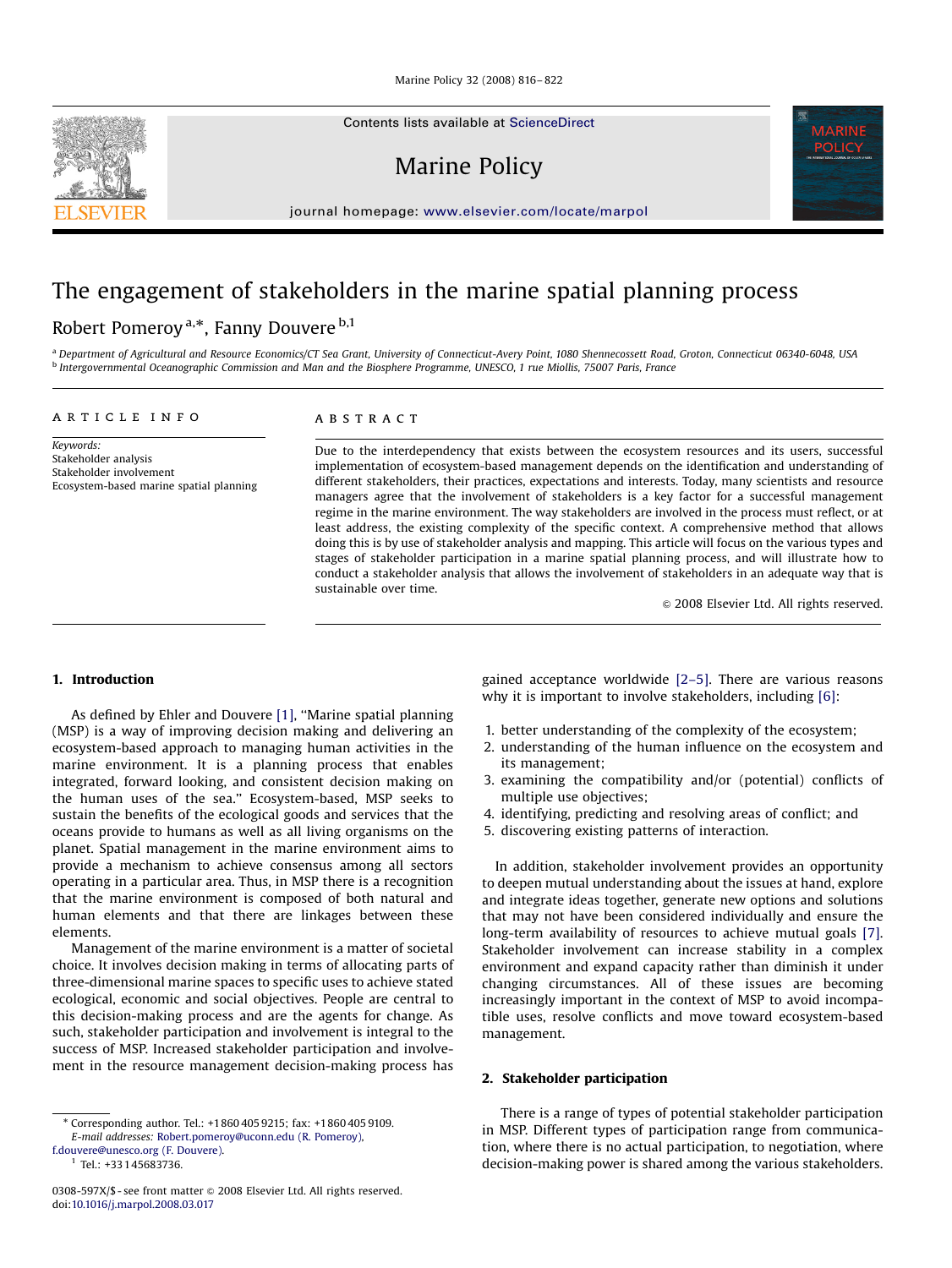

Fig. 1. Possible types of stakeholder participation in an MSP process.

Between these two extremes, different levels of participation are possible (Fig. 1) [\[8\]](#page-6-0).

There should be wide ranging and innovative approaches to stakeholder participation and proactive empowerment of the MSP process and not just undertake a collation of public comments on a completed plan. Stakeholder participation and involvement in the MSP process should be early, often and sustained throughout the process (see also Gilliland and Laffoley in this issue). Stakeholder participation and involvement encourages 'ownership' of the plan and can engender trust among the various stakeholders. Different types of stakeholder participation should be encouraged at the various key stages of the MSP process. The key stages at which the public and stakeholders should be encouraged to engage and be involved in a MSP process are [\[9\]](#page-6-0):

- 1. The planning phase: Stakeholders need to be involved and contribute to the setting of priorities, objectives and purpose of the MSP plan(s). The MSP management team can assist in setting priorities and identifying objectives through stakeholder meetings and group discussions. The idea is to identify, group and rank problems, needs and opportunities in order of priority. This can be done through criteria ranking and pairwise ranking. The output should be made available to the stakeholders, and the output should be reviewed and verified with the stakeholders;
- 2. The MSP plan evaluation phase: Stakeholders need to be engaged in the evaluation and choice of MSP plan options and the consequences of different approaches on areas of their interest. In developing the plan, a number of participatory tools and methods can be used including focus group discussions, problem trees and preference ranking. It is important for all the stakeholders to be clear about the goal and objectives and about what can be achieved in order to focus strategies. The more participatory the process of setting goal and objectives, the greater the stakeholder acceptance and legitimacy of the MSP plan. Often the process of arriving at consensus regarding goal and objectives is an effective means of promoting an exchange of information and understanding among stakeholders. If a trained planner is not available, a plan can still be prepared based on the stakeholders' knowledge and participation;
- 3. The implementation phase: Stakeholder involvement in applications of MSP and management measures. A community-based approach to enforcement may be warranted that involves the fishers in the regulatory and enforcement process. When the fishers understand the problems and benefits of taking action, and agree upon the actions to be taken, they will take part in the enforcement—at least to the extent of encouraging

compliance. In a co-managed fishery, there is a greater moral obligation on individuals to comply with rules and regulations, since the fishers themselves are involved in formulating, rationalizing and imposing the rules and regulations for their overall well-being. The government will need to ensure that community-based enforcement units are trained and operational, with adequate equipment; and

4. The post-implementation phase: Stakeholder involvement in overall effectiveness evaluation in achieving goals and objectives of MSP plan. A summative or post-evaluation is undertaken after the plan's implementation where the focus is on a deeper analysis of results and outcomes and for determining the level of achievement of objectives and the impact of the plan. The post-evaluation effort should involve all stakeholders in meetings to discuss plan results, hold general evaluation sessions, evaluate results against objectives, and plan for the next phase.

Various scientists and resource managers agree that the involvement of stakeholders is a key aspect of successful implementation of ecosystem-based management. A key question, however, is who are the main stakeholders with regard to a particular area and how to involve them in an effective way. Although a broad range of policy and legal documents hold a strong need for the identification and involvement of stakeholders, neither of them provide a process for doing so in practice [\[10\].](#page-6-0) To be effective, the stakeholders that are involved in the process must reflect, or at least address, the existing complexity in reality. A comprehensive method that allows for doing this is by use of stakeholder analysis and mapping. In addition to participating in the MSP process, stakeholders need to be empowered to enable them to be fully engaged in the process. Stakeholder participation and empowerment take both time and resources.

### 3. Who can be defined as stakeholder: concepts and definitions

Due to the public nature of the marine environment and its many uses, there are numerous potential stakeholders who have an interest or stake in the outcome of the MSP plan. These include commercial fishing, recreational fishing, aquaculture, shipping, military, marine-protected areas (MPAs), energy production, and others. In fact, strictly seen, every individual is a potential stakeholder. There may be different stakeholders depending on their interests, their ways of perceiving problems and opportunities concerning marine and coastal resources, and different perceptions about and needs for management. Not all stakeholders have the same stake or level of interest in the marine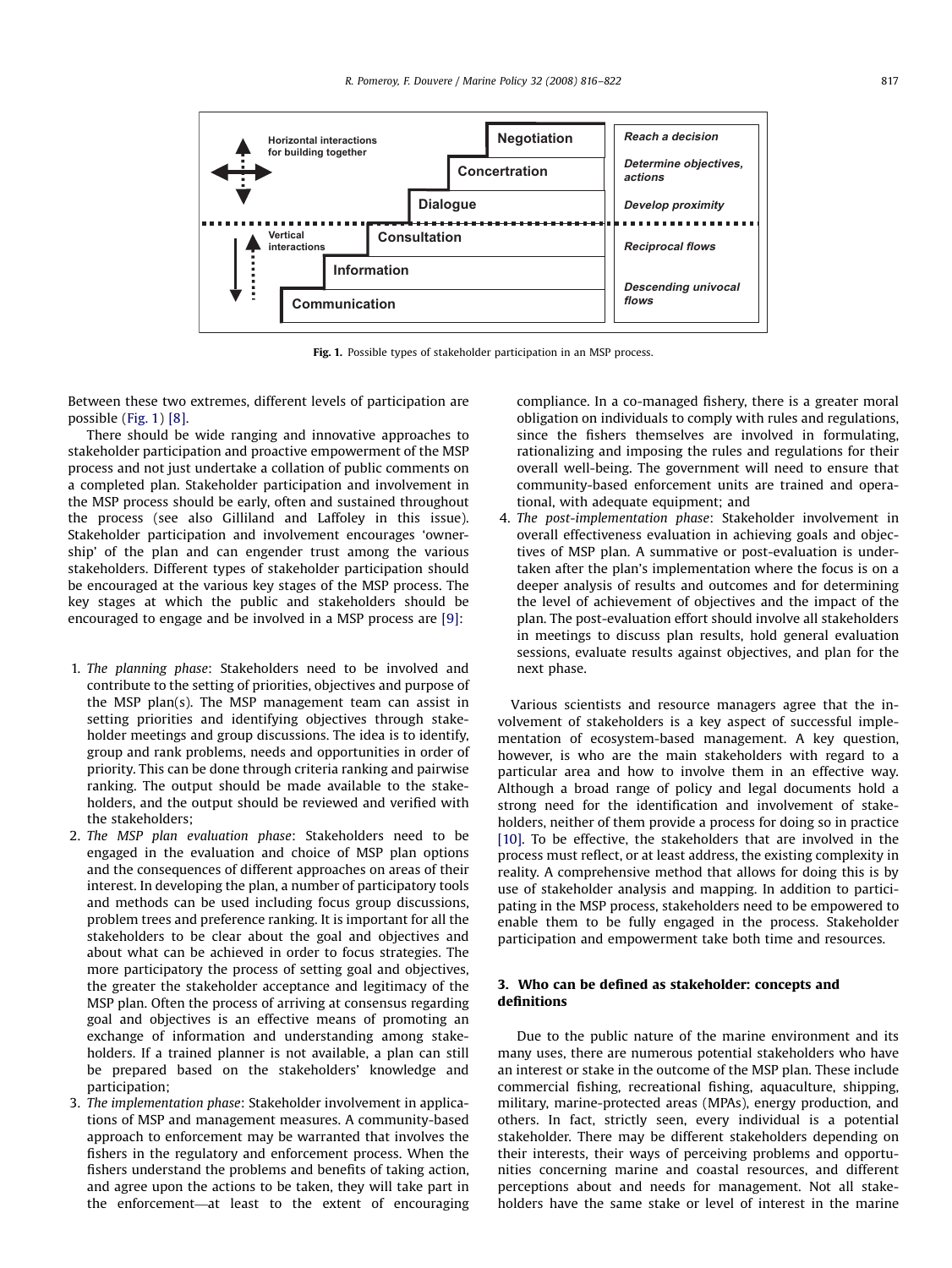environment, and thus may be less or more active and have different entitlements to a role in the MSP process.

Definitions of, and distinctions among stakeholder and community can be found throughout the public participation literature, although the terms are not applied consistently. The term stakeholder is often associated with corporate management and was first recorded in 1708 as 'a person who holds the stake or stakes in a bet' [\[6\].](#page-6-0) Freeman defines a stakeholder as 'any group or individual who can affect, or is affected by, the achievement of corporations' 'purposes' [\[11\]](#page-6-0). In the context of natural resource management, however, Röling and Wagemakers define stakeholders as 'natural resource users and managers' [\[6\].](#page-6-0) In the more specific context of MPA management, stakeholders are described as 'anyone who has an interest in or who is affected by the establishment of a protected area' [\[12\]](#page-6-0). Pomeroy and Rivera-Guieb provides a more holistic definition of stakeholders and describes them as [\[13\]:](#page-6-0)

Individuals, groups or organizations who are, in one way or another, interested, involved or affected (positively or negatively) by a particular project or action toward resource us.

Stakeholders may include groups affected by management decisions, groups dependent on the resources to be managed, groups with claims over the area of resources, groups with activities that impact on the area or resources and groups with, for example, special seasonal or geographic interests. Pomeroy continues by stating that stakeholders often hold considerable political and/or economic influence over the resource, based on their historical dependence and association with it, institutional mandate, economic interest, or a variety of other concerns [\[13\].](#page-6-0)

Another commonly used term is community. The term 'community' can have several meanings. Community can be defined geographically by political or resource boundaries or socially as a community of individuals with common interests. For example, the geographical community is usually a village political unit (the lowest governmental administrative unit); a social community may be a group of fishers using the same fishing gear or a fisher organization. A community is not necessarily a village, and a village is not necessarily a community. Care should also be taken not to assume that a community is a homogeneous unit, as there will often be different interests in a community, based on gender, class, ethnic and economic variations. Recently, the term 'virtual community' or 'community of interest' has been applied to non-geographically based communities of fishers. Similar to the 'social community', this is a group of fishers who, while they do not live in a single geographical community, use similar gear or target the same fish species or have a common interest in a particular fishery.

Other terms are used interchangeably with stakeholder in colloquial language, but with slightly different connotations. For example, systems analysts refer to an actor as 'a person who carries out one or more of the activities in the system' [\[6\],](#page-6-0) while others refer to institutional actors, describing them as 'a community, a public entity, a group or an individual who organizes itself, takes action to gain social recognition of its own interests and concerns and is willing to assume some task and responsibility for a given natural resource management unit' or social actors, which include 'governmental and non-governmental institutions, groups and private individuals, local communities and outsiders with entitlements to local resources, bearing important complementary capacities for natural resource management' [\[14\].](#page-6-0)

#### 4. What is stakeholder analysis and why is it important?

Stakeholder analysis refers to a range of tools for the identification and description of stakeholders, their interrelationships, current and (potential) future interests and objectives [\[6\]](#page-6-0) and examines the question of how and to what extent they represent various segments of society. More concretely, stakeholder analysis can be defined as:

An approach and procedure for gaining understanding of a system by means of identifying the key actors and stakeholders in the system and assessing their respective interests in that system [\[15\].](#page-6-0)

The use of stakeholder analysis originated in the management sciences. It has now evolved into a field that incorporates economics, political science, game and decision theory and environmental science [\[16\]](#page-6-0). Stakeholder analysis is also a central theme in conflict management [\[6\].](#page-6-0)

Stakeholder analysis seeks to differentiate and study stakeholders. Stakeholder groups can be divided into smaller and smaller sub-groups depending upon the particular purpose of stakeholder analysis. The identification of key stakeholders should be inclusive and detailed. More groups may mean more problems and discussion, but excluding certain groups could lead to problems in the long run. Ultimately, every individual is a stakeholder, but that level of detail is rarely required. A key question to be answered in the MSP process is: who are the stakeholders that are entitled to take part in discussions and in management? Seven major attributes are important for stake-holder analysis in natural resource management [\[6\]:](#page-6-0)

- 1. the various stakeholders related to the natural resource;
- 2. the group/coalition and to which they belong and can reasonably be associated with;
- 3. the kind and level of interest (and concerns) they have in the natural resource;
- 4. the importance and influence that each stakeholder has;
- 5. the stakeholders' position toward the use or conservation of natural resource;
- 6. the multiple 'hats' they wear;
- 7. the networks to which they belong.

Once key stakeholder groups are identified, it is important to find out what their interests and concerns are and how they are positioned toward the area and its resources. The interests, concerns and positions of the various stakeholders will differ as a result of factors including tenure, ownership, history of use, social organization, values and perceptions, and pattern or type of use [\[17\].](#page-6-0) For example, the creation of the 'W' Biosphere Reserve, located at the intersection of three countries—Benin, Burkina Faso and Niger—addressed a biodiversity conservation goal at both the national and regional levels. Earlier attempts to conserve certain natural resources in a unilateral way failed and forced the government to establish compatibility between the conservation of spaces in the reserve and the practices and demands of the community that uses the area. The approach used to identify the stakeholders started with a global analysis of the communities (villages) and focused on physical and socio-economic determinants and the flow of exchanges, both internal and external, among the communities. The analysis made it possible to identify the basic territorial organization structures, which explained the strategies for the spatial occupation in the conservation area, the dynamics with the communities, and the relationships (functional or hierarchical) between them. The eco-functional network (a group of communities whose relationship is conditioned by common natural resources) resulting from this analysis leads to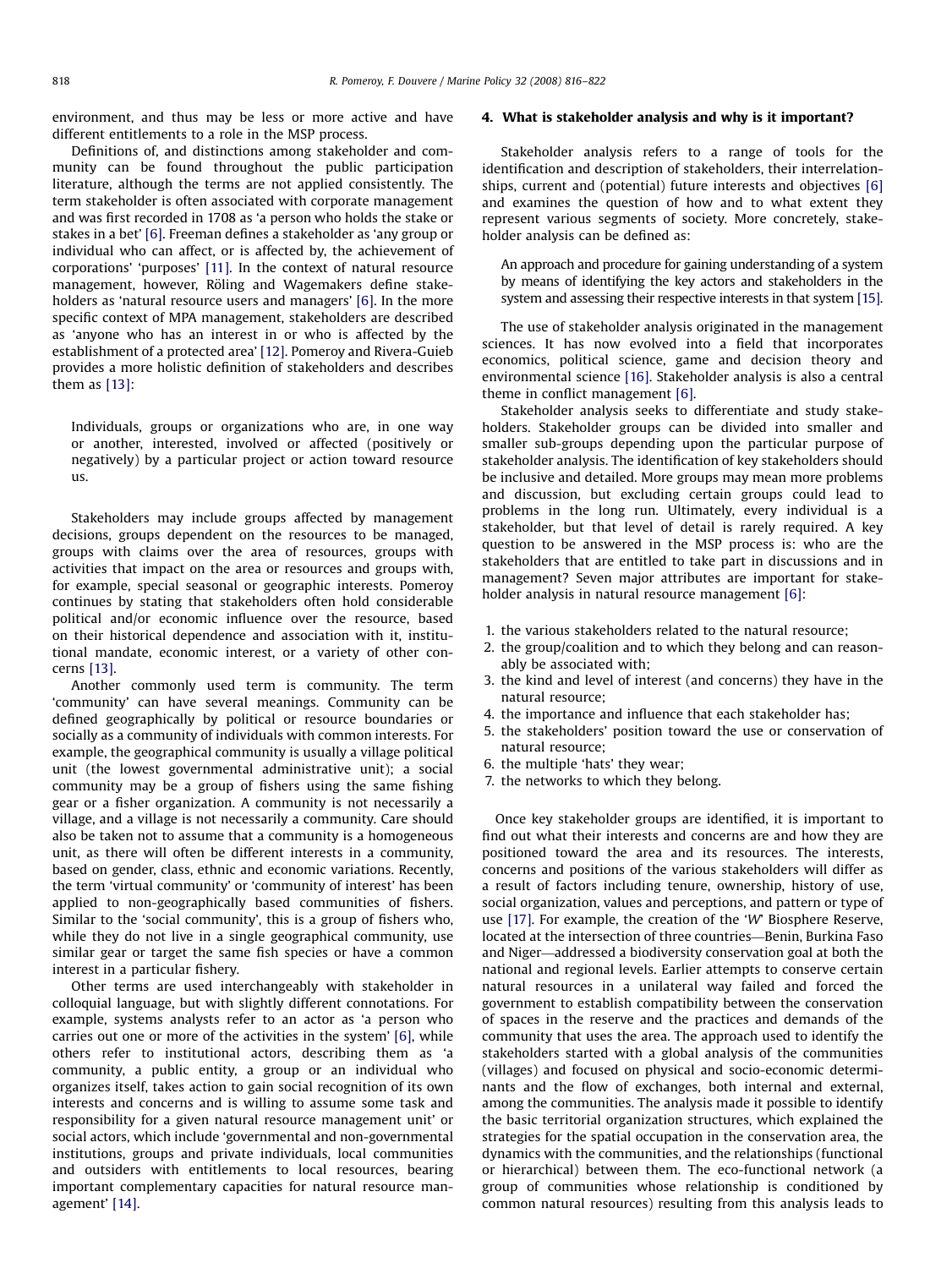the identification of 'homogeneous zones,' where use and management rules could become established on a consensus basis [\[8\]](#page-6-0).

Although stakeholders must be defined broadly in order to capture a wide range of groups and individuals [\[11\],](#page-6-0) it is important to note they are also often dangerously simplified, suggesting that interests, experiences, needs and expectations are homogenous among a given group of people. The reality is far more complex, and methods used in stakeholder identification and analysis must accept and reveal this complexity, by describing and interpreting the many differences that exist among certain groups of stakeholders [\[14\]](#page-6-0). Moreover, due to the complexity of the ecosystem, some stakeholders can also easily be missed, as for example illegal harvesters [\[17\].](#page-6-0)

After key stakeholders with interests in the proposed ecosystem are identified, they should be weighted as stakeholders with a primary, secondary or tertiary interest or stake in the area or its resources [\[18\]](#page-6-0). Different stakeholders may be distinguished using some considerations and criteria, including [\[13\]:](#page-6-0)

1. existing rights to marine and coastal resources;

- 2. continuity of relationship to resource (for example: resident fisher versus migratory fisher);
- 3. unique knowledge and skills for the management of the resources at stake;
- 4. losses and damage incurred in the management process;
- 5. historical and cultural relations to the resources;
- 6. degree of economic and social reliance on the resources;
- 7. degree of effort and interest in management;
- 8. equity in the access to the resources and the distribution of benefits from their use;
- 9. compatibility of the interests and activities of the stakeholders;
- 10. present or potential impact of the activities of the stakeholders on the resource base.

Those who score high on several of these considerations and criteria may be considered 'primary' stakeholders. Secondary and tertiary stakeholders may score on only one or two and be involved in a less important way [\[13\]](#page-6-0). Shepherd describes primary stakeholders as 'those who are most dependent upon the resource, and most likely to take an active part in managing it', while secondary and tertiary stakeholders are over-powerful voices that may include local government officials and those who live near the resource but do not greatly depend on it (secondary); and national level government officials and international conservation organizations (tertiary) [\[18\]](#page-6-0).

While it is important to have a well-represented MSP process, it is important to determine if all stakeholder sub-groups are entitled to be involved in the process. Too many stakeholders can create administrative and resource allocation problems. It is important that the final stakeholders involved be well-balanced; not too many so as to complicate and slow down the process and not too few so as to leave out some key stakeholders. As such, the issue of entitlement becomes a central question: 'Who is entitled to participate in the MSP process?' It is difficult and is often only accomplished through participation from and negotiation with groups and individuals to ensure equitable representation in the MSP process. All who believe themselves stakeholders should be allowed to argue their case for entitlement. The stakeholders with recognized entitlements may be subdivided between 'primary' and 'secondary', and accorded with different roles, rights and responsibilities. For example, full-time fishers may be recognized as primary stakeholders and seasonal fishers may be recognized as secondary stakeholders.

#### 5. Socio-economic assessment

A reliable stakeholder analysis requires research to provide information about the stakeholders. A socio-economic assessment (SEA) is a way to learn about the social, cultural, economic and political conditions of individuals, households, groups, communities and organizations. There is no fixed list of topics that are examined in a SEA, however, the most commonly identified topics are: resource use patterns, stakeholder characteristics, gender issues, stakeholder perceptions, organization and resource governance, traditional knowledge, community services and facilities, market attributes for extractive use, market attributes for nonextractive use, and non-market and non-use values. SEAs vary in the extent that they cover these topics, and this will depend on the purpose of the assessment. Some SEAs may be a full evaluation of all these topics; others may focus on stakeholder perceptions or resource use patterns [\[19\]](#page-6-0). SEAs can be participatory (a broad range of people are involved in data collection, analysis and use) or extractive (outsiders conduct the assessment and take the information with them). They can also be productoriented (report produced for a specific stakeholder group) or process-oriented (the process of collecting information is as important as the information).

One method to collect data on stakeholders and their attributes in a comprehensive and efficient manner is to conduct interviews with experts knowledgeable about stakeholders or directly with the stakeholders themselves. Such methodology is known as a participatory research approach. This working method is the most commonly used in the field of stakeholder analysis and is considered as the best method for a successful outcome. However, it is important to note that the use of participatory research does not exclude conventional research methods [\[13\].](#page-6-0) For example, the Tortugas Ecological Reserve, a fully protected marine reserve that is currently the largest such area in the United States, is part of the Florida Keys National Marine Sanctuary, a multiple-use MPA that uses marine zoning and spatial management to protect resources while allowing compatible activities. The design and implementation of the reserve are a successful example of collaborative decision making among local communities, government official and scientific experts. As a result of the participation of stakeholders (including the integration of their knowledge), socio-political and economic factors weighed heavily in the outcome of the reserve process while scientists played a crucial role in balancing short-term economic concerns with potential long-term economic and ecological benefits. Ingredients of success were, among others, that scientists were seated at the table with other relevant stakeholders, and that scientific data and research results were considered alongside traditional knowledge provided by the users of the area as equally important input to the reserve design process [\[20\]](#page-6-0).

In coastal and terrestrial areas, stakeholders are often identified through a period of field research, typically using interviews with local individuals. Relevant literature suggests that stakeholder analysis is best conducted starting with a core group of stakeholders and/or key informants (knowledgeable or important individuals in the community). In practice, the participants of the core group would be asked to identify their own interests and representative characteristics associated with the resource or activity. The core group would also be questioned who they perceive to be the other main stakeholders, and what the relations among different stakeholders are [\[13\]](#page-6-0). This exercise should be seen as a first, initiating step in the process of stakeholder analysis, providing a basis for further and broader involvement in the next step. Also, a step-by-step participatory method has the advantage of foreseeing an opportunity to verify the information already collected.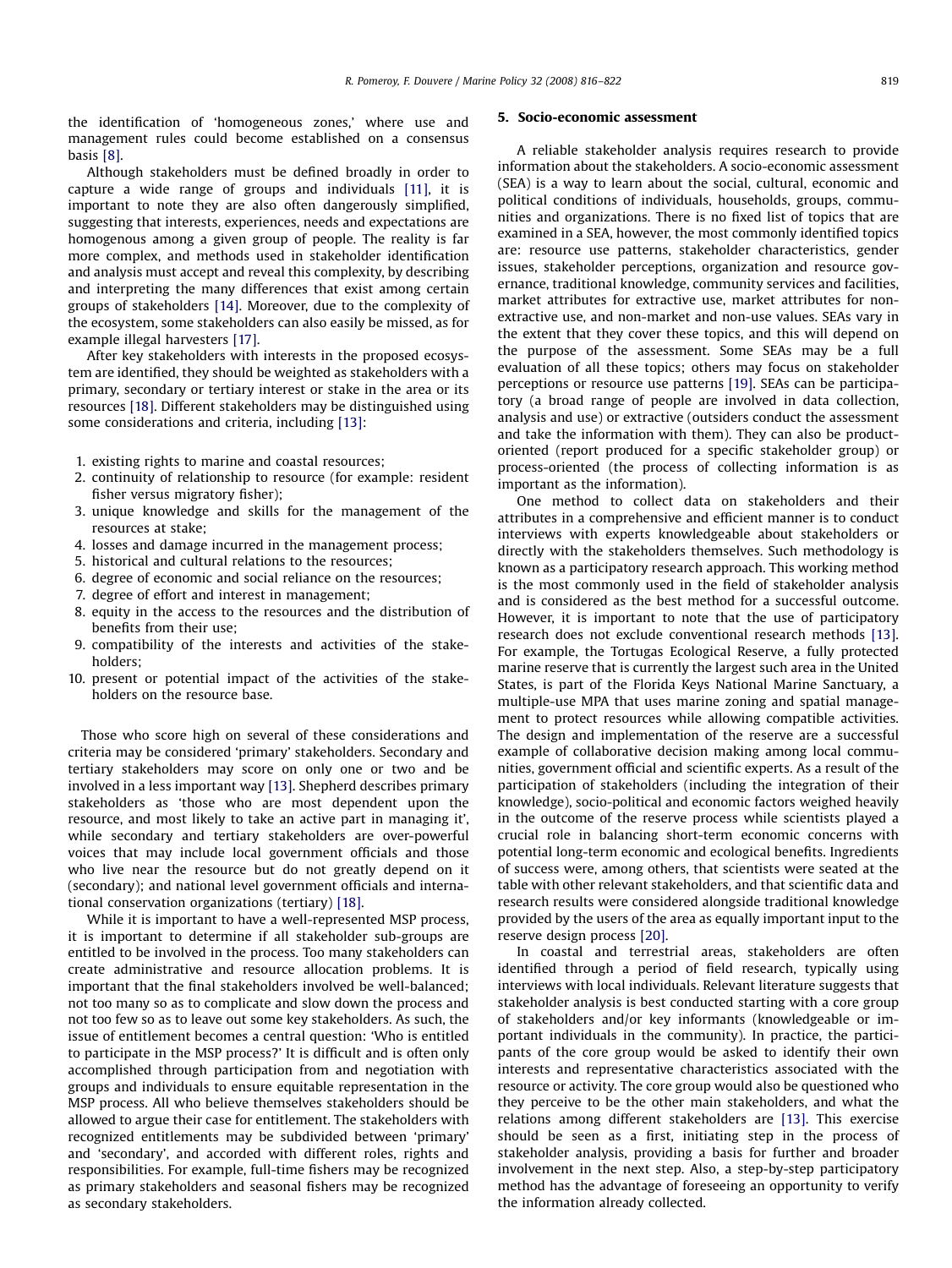The designation of a MPA may have considered fishing intensity along with other layers of information such as biological diversity, species presence or absence, habitat vulnerability, recreational use, and so on. A suitable location for an MPA may be proposed and may appear to minimally affect commercial fishing. Perhaps it will close only 10% of regionally important fisheries. However, the MPA may represent the entire fishing territory of a particular fishing community that might not be able to fish elsewhere due to distance, custom, safety, etc. In addition to simple dispossession, spatial planning that ignores community territoriality also produces conflict as people move to other locations already inhabited by other users, intensifies resource exploitation in remaining areas, and makes fishing more hazardous as fishers must travel further to catch fish. Neglecting the connection between locations offshore and communities onshore can result in uneven impacts and unforeseen hardships. This problematic raises significant questions about spatial planning methodologies. In particular, it suggests that methods to better document the connections between offshore locations and onshore communities need to be developed along with socioeconomic layers generally. It also points out the need for greater community-level participation in MSP (see also St. Martin in this issue).

A common way to present the results of a stakeholder analysis is by use of a matrix. For all identified resource uses (for example shipping, fisheries, mining and drilling, oil and gas exploitation), the matrix provides an overview of the various stakeholders, their interests, influence, importance, etc. Such a matrix is the product of a stakeholder analysis and can be referred to as stakeholder mapping as it maps who is doing what and where [\(Table 1\)](#page-5-0) [\[10\].](#page-6-0)

[Table 1](#page-5-0) shows how the information available on the uses of spaces and resources by various types of stakeholders can be organized into a ''stakeholder matrix''. Such a matrix can facilitate the involvement of stakeholders in a particular area by providing the information necessary for identifying and weighing selected stakeholders for consultation rounds about, or involvement in, the management of ocean spaces and their resources, and MSP in particular.

When all information is compiled and verified in the matrix, it may reveal overlapping interests, conflicts and possibilities for synergies among the various stakeholders. The identification of opportunities for synergies becomes considerably improved by adding a spatial dimension (both vertical throughout the water column, and horizontal from coastal to marine to areas beyond national jurisdiction) to the analysis of stakeholders' interests.

Of course, the actual interest of the various stakeholders can be much more specific than the matrix above shows. On the other hand, it is also important to keep in mind that any stakeholder analysis will have a certain level of uncertainty. Whenever and however the stakeholder analysis is conducted and used for the effective involvement of stakeholders, the participating representatives will always have their own characteristics. Organizations, as well as the individuals who represent them, belong to social networks and have certain personalities that will influence the involvement of stakeholders. This is difficult if not impossible to control.

#### 6. Stakeholder empowerment

Stakeholder participation is critical but not adequate to the MSP process. Stakeholder empowerment, through environmental education, capacity development and social communication, is essential and should be an integral part of the MSP process. The purpose of these activities is to empower people with knowledge and skills in order that, they can actively participate in the MSP process and increase their awareness and understanding of the marine environment and management. While stakeholder empowerment is a continuing activity throughout the MSP process, it should be noted that it is important to start these activities as soon as possible in order to empower people with knowledge and skills so that they can actively participate in the MSP process.

Activities aimed at increasing awareness, knowledge, skills and institutional capacity, such as environmental education, capacity development and social communication, are sometimes taken together under the term 'social preparation'. Social preparation has several functions, including:

- $\bullet$  reducing social conflict and resource impacts;
- creating positive change in values and behavior towards the environment;
- gaining support for the MSP plan;
- $\bullet$  increasing knowledge and skills of stakeholders;
- **·** fostering participation;
- enabling stakeholders to assert their rights to use and manage the marine environment.

The ultimate goal of social preparation is to achieve behavior and attitude changes so that the MSP process can be sustainable. Social preparation is focused on building a constituency for the MSP plan through a critical mass of people in the area who are environmentally literate, imbued with environmental ethics, shared responsibilities, and shared actions towards the sustainable management of the marine environment. It should be noted that social preparation activities alone will not cause people to change unsustainable practices and behavior. There need to be several actions operating concurrently, such as changed community values, availability of alternative behaviors, and possible sanctions for unsustainable activities.

Two examples of social empowerment illustrate its use at national and community levels. The Coastal Resources Management Program, a US Agency for International Developmentfunded program for coastal management in the Philippines, in partnership with the National Commission on Marine Sciences with support from Silliman University, National Museum, and the Department of Environment and Natural Resources Protected Areas and Wildlife Bureau and a host of private sector sponsors organized the 'Our Seas, Our Life' traveling exhibit. The exhibit was launched in Cebu City in February 1998 and traveled to key cities in the Philippines until December 1999, drawing approximately 1.4 million viewers. A huge success, the exhibit proved invaluable in calling national media and public attention to coastal issues. It was also a highly effective social marketing tool, providing a forum for discussion of coastal resource management problems and solutions among a wide range of sectors in the cities visited [\[21\]](#page-6-0).

The Friends of Nature (FON), a non-governmental organization based in Placencia, Belize, co-manages the Laughing Bird Caye National Park and the Gladden Spit and Silk Caye Marine Reserve, with government. As part of its staff, FON has a full-time environmental educator. In its strategic plan, FON has identified education and outreach as one of its primary activities. FON has specifically identified the following interventions as part of this activity:

- $\bullet$  student environmental education materials;
- $\bullet$  environmental education lectures at local schools;
- resource user environmental education materials; and
- lecture series on marine environmental issues for the general public [\[22\].](#page-6-0)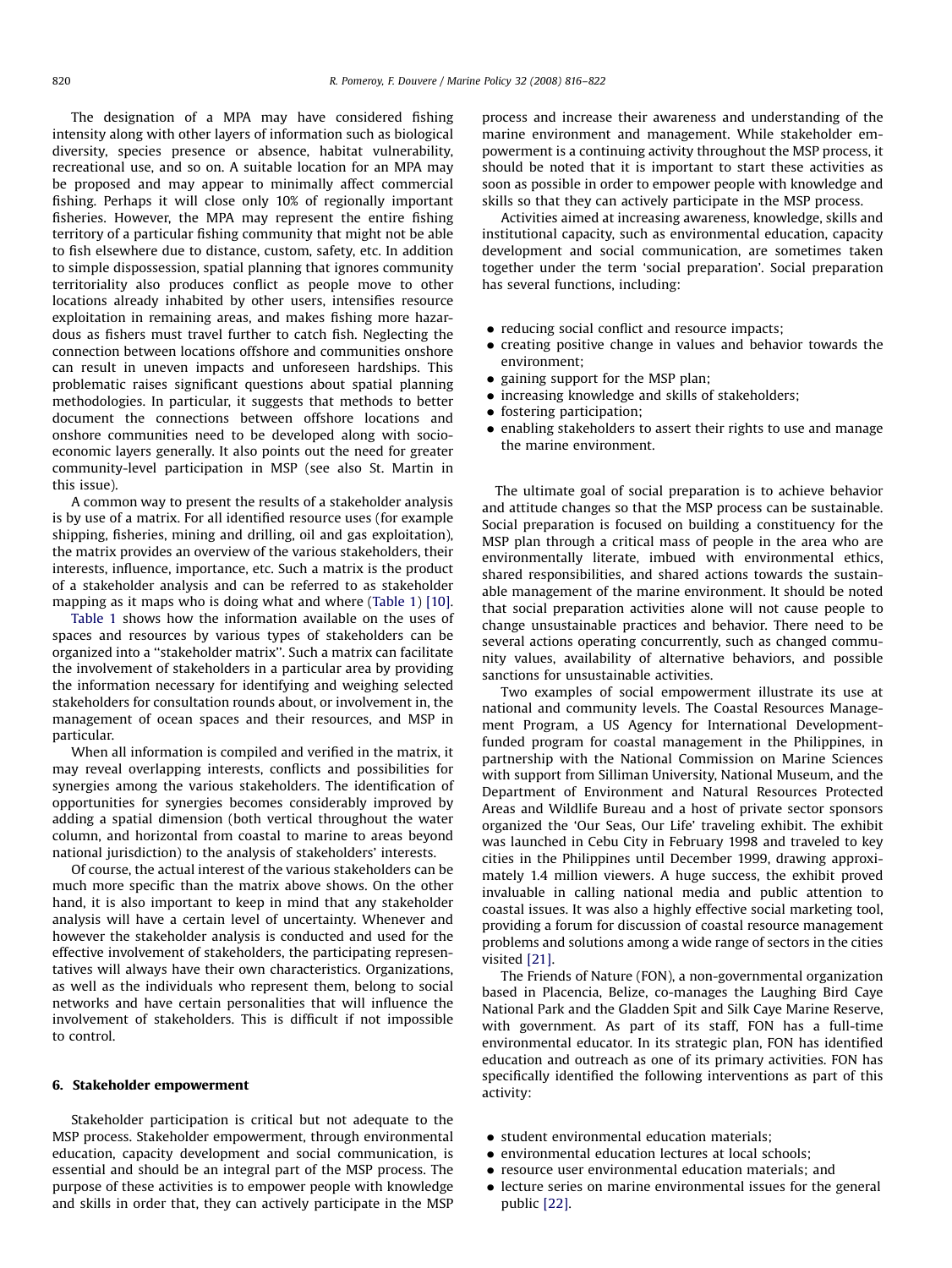<span id="page-5-0"></span>Example of stakeholder mapping for marine areas beyond national jurisdiction, based on <sup>a</sup> stakeholder analysis

|                                                                                                                                                       | Stakeholder considerations and criteria         |                         |           |                                                                                                                                  |                                                      |                                                                                            |                                        |                                                                                                                          |                               |                                                                 | Geographic interests                          |      |                                                                                                                                        |                      |
|-------------------------------------------------------------------------------------------------------------------------------------------------------|-------------------------------------------------|-------------------------|-----------|----------------------------------------------------------------------------------------------------------------------------------|------------------------------------------------------|--------------------------------------------------------------------------------------------|----------------------------------------|--------------------------------------------------------------------------------------------------------------------------|-------------------------------|-----------------------------------------------------------------|-----------------------------------------------|------|----------------------------------------------------------------------------------------------------------------------------------------|----------------------|
|                                                                                                                                                       | Existing<br>rights to<br>high seas<br>resources | Continuity Unique<br>of | knowledge | Losses and<br>damages<br>relationship or skills for incurred in the<br>to resource management management<br>of resources process | Historical and Degree of<br>cultural<br>relations to | economic and<br>social reliance<br>the resource on the resources management from their use | Degree of<br>effort and<br>interest in | Equity in access to the Compatibility in Present or potential<br>resources and<br>distribution of benefits activities of | interests and<br>stakeholders | impact of activities of<br>stakeholders on the<br>resource base | Pelagic ecosystem                             |      |                                                                                                                                        | Benthic<br>ecosystem |
|                                                                                                                                                       |                                                 |                         | at stake  |                                                                                                                                  |                                                      |                                                                                            |                                        |                                                                                                                          |                               |                                                                 | 'light' zone<br>(surface to<br>$150 - 200$ m) | zone | Epipelagic or Mesopelagic Bathypelagic or<br>or 'twilight' 'dark and cold'<br>zone (from 1000 m<br>$(200-100 \,\mathrm{m})$ downwards) |                      |
| Groups of                                                                                                                                             |                                                 |                         |           |                                                                                                                                  |                                                      |                                                                                            |                                        |                                                                                                                          |                               |                                                                 |                                               |      |                                                                                                                                        |                      |
| stakeholders<br>Fishing industry<br>Seabed mining                                                                                                     | $\overline{\mathcal{L}}$<br>M                   | H<br>L                  | H<br>H    | H<br>M                                                                                                                           | H<br>$\mathbf L$                                     | H<br>$\mathbf{L}$                                                                          | $\,$ H<br>$\,$ H                       | L<br>L                                                                                                                   | L<br>$\mathbf{L}$             | H<br>H                                                          |                                               |      |                                                                                                                                        |                      |
| industry<br>Telecommunications L                                                                                                                      |                                                 | $\mathbf M$             | H         | L                                                                                                                                | $\mathbf L$                                          | L                                                                                          |                                        | L                                                                                                                        | L                             | $\mathbf M$                                                     |                                               |      |                                                                                                                                        |                      |
| industry<br>Marine                                                                                                                                    | M                                               | H                       | H         | L                                                                                                                                | M                                                    | $\,$ H                                                                                     |                                        | L                                                                                                                        | L                             | L                                                               |                                               |      |                                                                                                                                        |                      |
| transportation<br>Oil & gas<br>exploitation                                                                                                           | L                                               | $\mathbf M$             | H         | $\overline{\mathcal{L}}$                                                                                                         | $\mathbf L$                                          | L                                                                                          |                                        | L                                                                                                                        | L                             | M                                                               |                                               |      |                                                                                                                                        |                      |
| Pharmaceutical<br>industry                                                                                                                            | $\mathbf{L}$                                    | L                       | H         | $\mathbf M$                                                                                                                      | $\mathbf L$                                          | $\mathbf{L}$                                                                               |                                        | L                                                                                                                        | L                             | $\mathbf M$                                                     |                                               |      |                                                                                                                                        |                      |
| Military                                                                                                                                              | $\overline{\mathcal{E}}$                        | $\,$ H                  | H         | M                                                                                                                                | H                                                    | H                                                                                          | $\boldsymbol{\mathrm{H}}$              | L                                                                                                                        | L                             | M                                                               |                                               |      |                                                                                                                                        |                      |
| Groups concerned<br>about the<br>management<br>decision<br>Non-governmental<br>environmental                                                          | $\mathbf{L}$                                    | L                       | M<br>L    |                                                                                                                                  | H                                                    | L                                                                                          | $\,$ H                                 | H                                                                                                                        | H                             | H                                                               |                                               |      |                                                                                                                                        |                      |
| organizations<br><b>Business interest</b><br>organizations<br>Donor organizations<br>National and<br>international<br>development<br>agencies         |                                                 |                         |           |                                                                                                                                  |                                                      |                                                                                            |                                        |                                                                                                                          |                               |                                                                 |                                               |      |                                                                                                                                        |                      |
| Groups with interests<br>over the area or<br>resources<br>National<br>governments<br>International<br>organizations,<br>e.g., fisheries<br>management |                                                 |                         |           |                                                                                                                                  |                                                      |                                                                                            |                                        |                                                                                                                          |                               |                                                                 |                                               |      |                                                                                                                                        |                      |
| Groups dependent<br>upon resources<br>to be managed<br>Research<br>organizations                                                                      | $\mathbf{L}$                                    | $M_{\odot}$             | H         | M                                                                                                                                | $M_{\odot}$                                          | L                                                                                          | H                                      | M                                                                                                                        | H                             | M                                                               |                                               |      |                                                                                                                                        |                      |
| Groups with special<br>seasonal or<br>geographic<br>interests                                                                                         |                                                 |                         |           |                                                                                                                                  |                                                      |                                                                                            |                                        |                                                                                                                          |                               |                                                                 |                                               |      |                                                                                                                                        |                      |